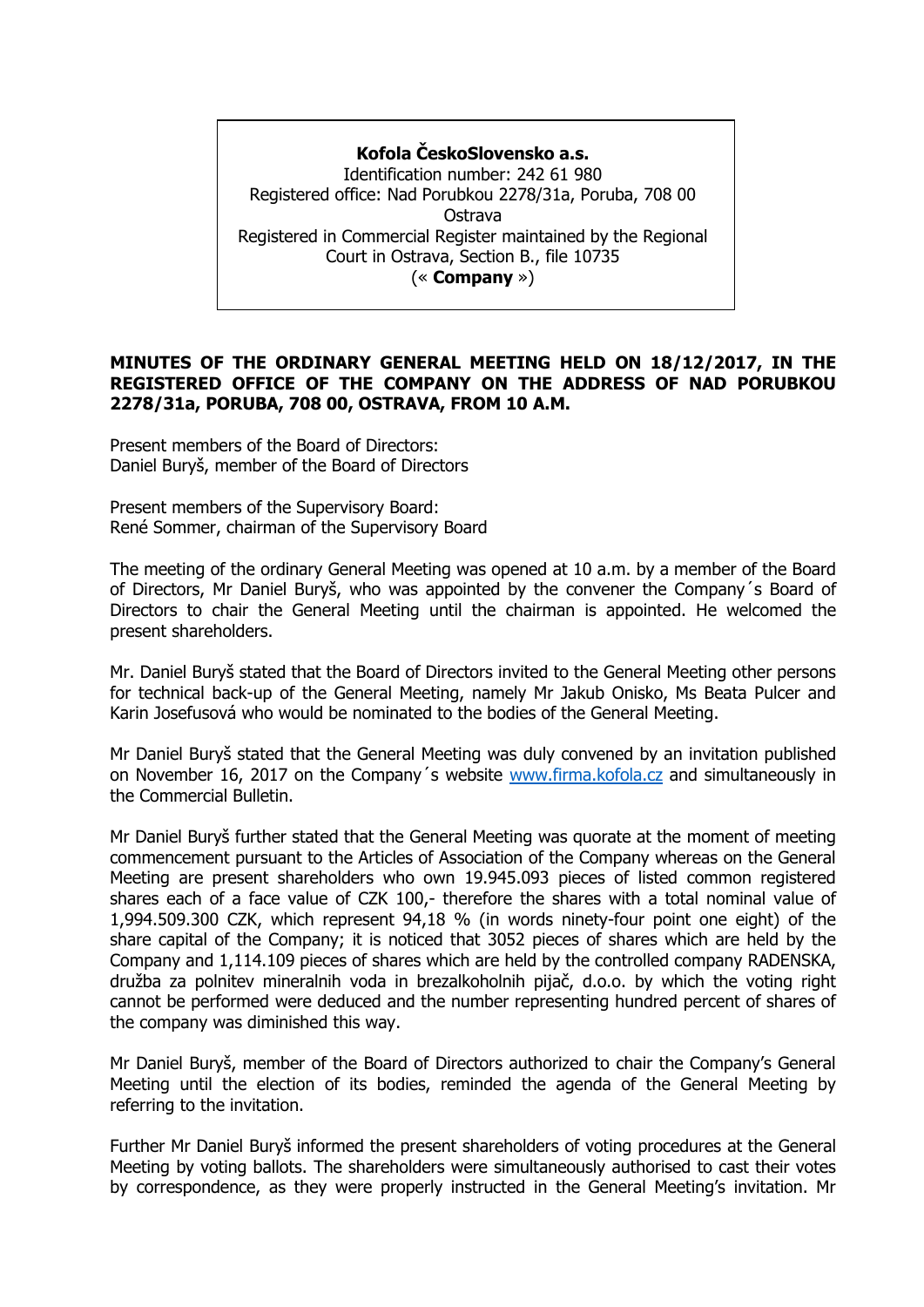Daniel Buryš stated that one of the Company's shareholders actually used option pursuant to the previous sentence. It is assumed that the shareholder voting by correspondence is present at the General Meeting only for the purpose of voting on those points of the program to which he casts his votes by correspondence.

Further it was stated that for the purpose of voting on resolutions about organization of the General Meeting, a shareholder owning and holding 112,424 shares, who had voted by correspondence was considered as absent at the General Meeting for voting resolution under the Point 1. The General Meeting is quorate, whereas for the purpose of voting on resolutions under the Point 1 were present shareholders owning and disposing 19.832.669 pieces of listed common registered shares, each of a face value of CZK 100, therefore shares of total face value of 1,983.266.900 CZK, which represent 93,65 % (in words: ninety-three point six five) of the share capital of the Company reduced by 3052 pieces of shares held by the Company and by 1,114.109 pieces of shares held by the controlled company RADENSKA, družba za polnitev mineralnih voda in brezalkoholnih pijač, d.o.o. by which the voting right cannot be performed.

Afterwards, the General Meeting moved to the voting on approval of attendance of third persons at the general meeting.

Mr. Daniel Buryš put forward the following proposal of a resolution:

"The General Meeting approves attendance of the third persons for technical back-up of the meeting dated December 18, 2017."

No queries were raised by the present shareholders as to this point of the General Meeting's agenda, and Mr Daniel Buryš therefore invited the General Meeting to vote on the following proposal:

## **RESOLUTION No. 1:**

## **"The General Meeting approves attendance of the third persons, Mr. Jakub Onisko, Ms. Beata Pulcer and Ms. Karin Josefusová for technical back-up of the meeting dated December 18, 2017."**

A majority of votes of the present shareholders is required to adopt a decision on approval of third persons´ attendance at the General Meeting.

## **After the completion of voting and the counting of votes, Mr. Daniel Buryš stated that the General Meeting approved the resolution by 19.832.669 votes, i.e. 100 % of votes of all present shareholders.**

Further it was moved to the voting on bodies of the General Meeting.

Mr Daniel Buryš presented a proposal of the Board of Directors for a composition of the General Meeting's bodies as follows: Chairman of the General Meeting: Jakub Onisko Minute taker: René Sommer Minute verifier: Beata Pulcer Scrutiniser(s): Karin Josefusová.

No queries were raised by the present shareholders as to this point of the General Meeting's agenda, and Mr Daniel Buryš therefore invited the General Meeting to vote on the following proposal: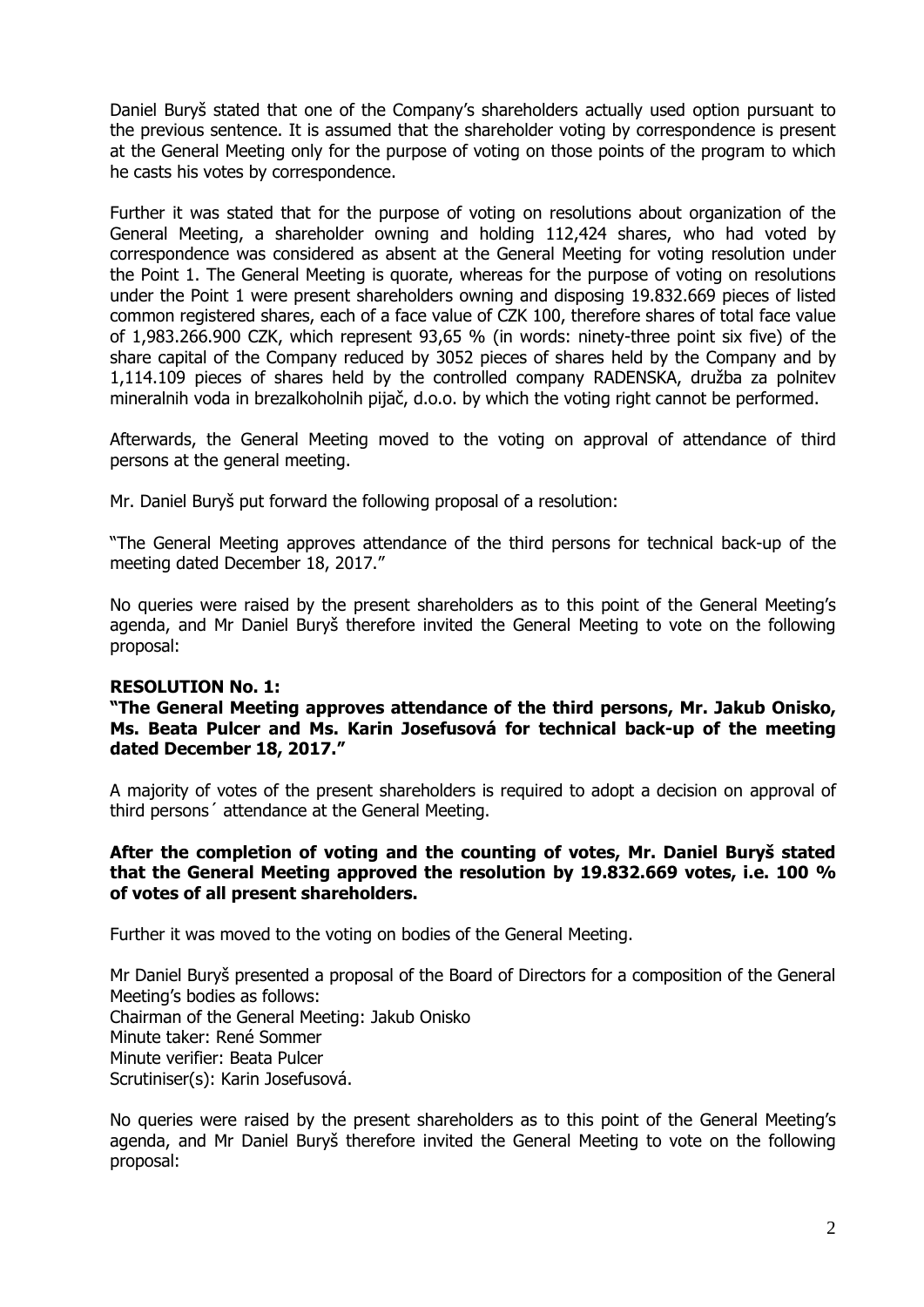# **RESOLUTION No. 2:**

## **"The General Meeting elects Mr Jakub Onisko as a Chairman of the General Meeting, Mr René Sommer as a minutes taker, Ms Beata Pulcer as a minutes verifier, and Ms Karin Josefusova as a scrutiniser."**

A majority of votes of the present shareholders is required to adopt a decision on election of the bodies of the General Meeting.

**After the completion of voting and the counting of votes, Mr. Daniel Buryš stated that the General Meeting approved the resolution by 19.832.649 votes, i.e. 99,999 % of votes of all present shareholders. Against this resolution voted 20 votes.** 

Afterwards Mr Daniel Buryš stated that the bodies of the General meeting were elected and invited the Chairman-elect of the General Meeting to take its office.

Elected Chairman of the General Meeting, Mr Jakub Onisko, welcomed the present shareholders.

Further he invited the General Meeting to vote by ballots the General Meeting's Rules of Procedure and Voting Rules that were published on the Company´s website [www.firma.kofola.cz.](http://www.firma.kofola.cz/) No queries or other proposals were raised by the present shareholders as to this proposal.

The Chairman of the General Meetings invited the General Meeting to vote on the following proposal:

## **RESOLUTION No. 3:**

"**The General Meeting approves the Rules of Procedure and the Voting Rules of the General Meeting of the company Kofola ČeskoSlovensko a.s. as presented by the Board of Directors of the Company."**

A majority of votes of the present shareholders is required to adopt a decision on approval of this resolution.

## **After the completion of voting and the counting of votes, the Chairman of the General Meeting stated that the General Meeting approved the resolution by 19.832.649 votes, i.e. 99,999 % of votes of all present shareholders. Against this resolution voted 20 votes.**

Furthermore, the Chairman of the General Meeting invited the present shareholders to give their consent to the sound recording of the General Meeting for the purpose of drawing up minutes of the General Meeting.

Mr Dobrovský, one of the present shareholders, raised question to the already presented proposal regarding a possibility to make a sound recording of the General Meeting by the shareholders. The Chairman of the General Meeting informed the shareholder that the General Meeting decides on granting of the approval to make a sound recording of the General Meeting. In order to be allowed to make a sound recording of the General Meeting any of the present shareholders would have to propose adoption of the General Meeting´s resolution on approval of a sound recording made by the shareholders. Even after such advice none of the present shareholders proposed adoption of such resolution.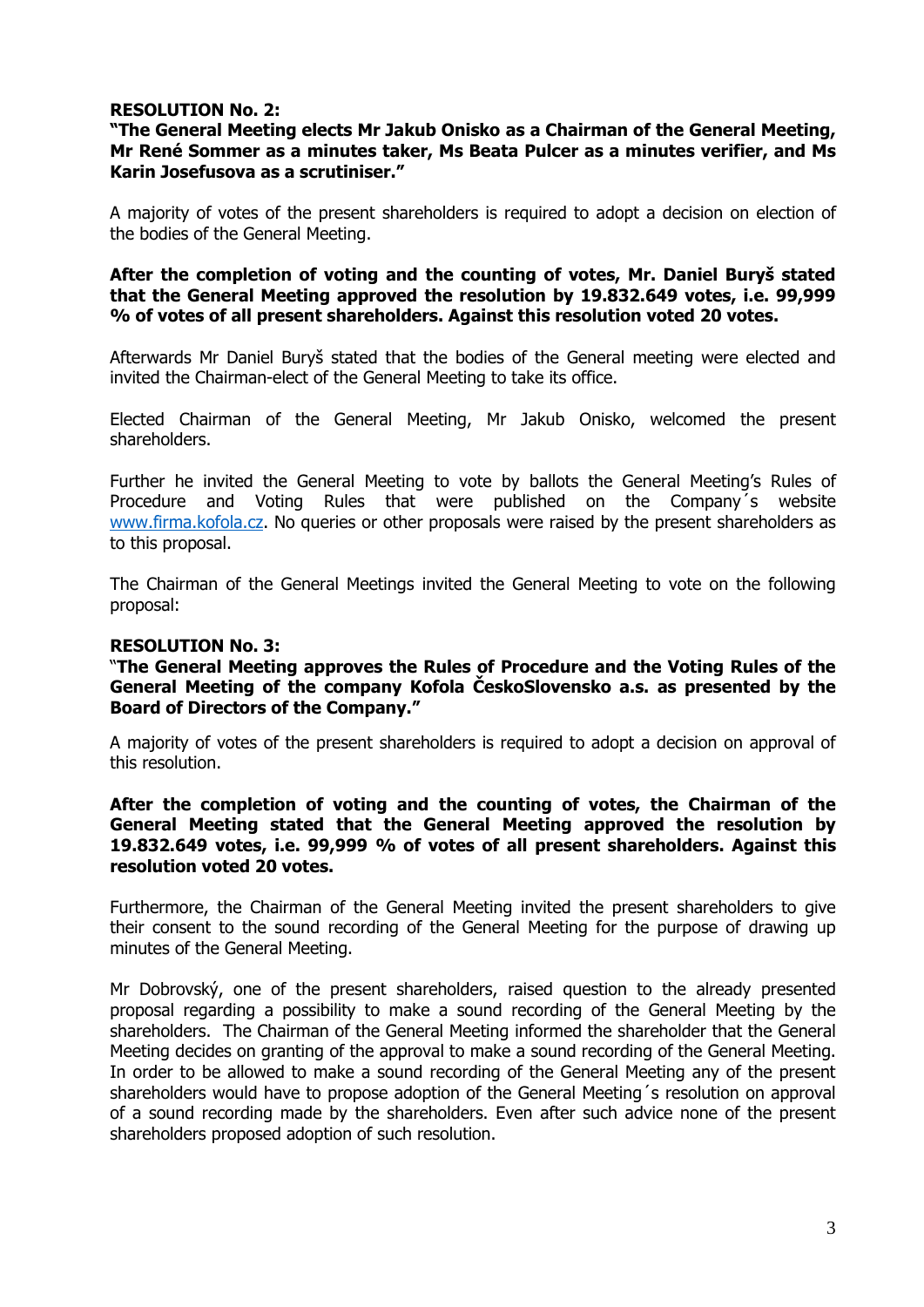Therefore the Chairman of the General Meeting invited the General Meeting to vote on the following proposal:

#### **RESOLUTION No. 4:**

#### **"The General Meeting approves sound recording of the General Meeting by the Company."**

The Chairman of the General Meeting stated that a majority of votes of the present shareholders is required to adopt this resolution.

**After the completion of voting and the counting of votes, the Chairman of the General Meeting stated that the General Meeting approved the resolution by 19.832.649 votes, i.e. 99,999 % of votes of all present shareholders. 20 votes abstained from voting.** 

The Chairman of the General Meeting stated that the resolution was adopted.

Afterwards, the discussion under the Point 1 was ended.

## **Point 2: Appointment of a new member of the Supervisory Board**

The General Meeting moved onto the Point 2 of the agenda.

The Chairman of the General Meeting invited a representative of the Supervisory Board to explain to the shareholders a reason why it is necessary to appoint a new member of the Supervisory Board and Audit Committee of the company.

Election resulted from a need to appoint a new member of the Supervisory Board and Audit Committee of the company since the previous member Mr. Chocholáček resigned from his positions in the Supervisory Board and Audit Committee due to his professional reasons for which he cannot fulfil his positions with due care and time-availability. Resignation was delivered by Mr. Chocholáček in writing on October 24, 2017 into the hands of the chairman of the Supervisory Board and also legal representative of the company. Resignation was effective on November 24, 2017, to this date a membership of Mr. Chocholáček in the Supervisory Board and Audit Committee of the company terminated.

For this reason it is necessary to appoint a new member of the Supervisory Board and the Audit Committee in order to reach a number of members laid down by the Articles of Association of the company. Members of the Supervisory Board and Audit Committee are elected by the General Meeting therefore the General Meeting was convened.

Mr. Bartosz Kwiatkowski who with regard to his experience and qualification is a suitable candidate is proposed to fill a vacancy for Supervisory Board member post. Afterwards a short summary of qualification and activities of the proposed candidate took place.

The shareholder Mr. Dobrovský subsequently asked if the proposed candidate excused himself from today´s General Meeting. The chairman of the Supervisory Board informed the shareholder that yes.

The Chairman of the General Meeting further added that the candidate submitted prescribed declarations and consents with an appointment into the position of a member of the Supervisory Board and the Audit Committee therefore in legal point of view the terms for his appointment have been met.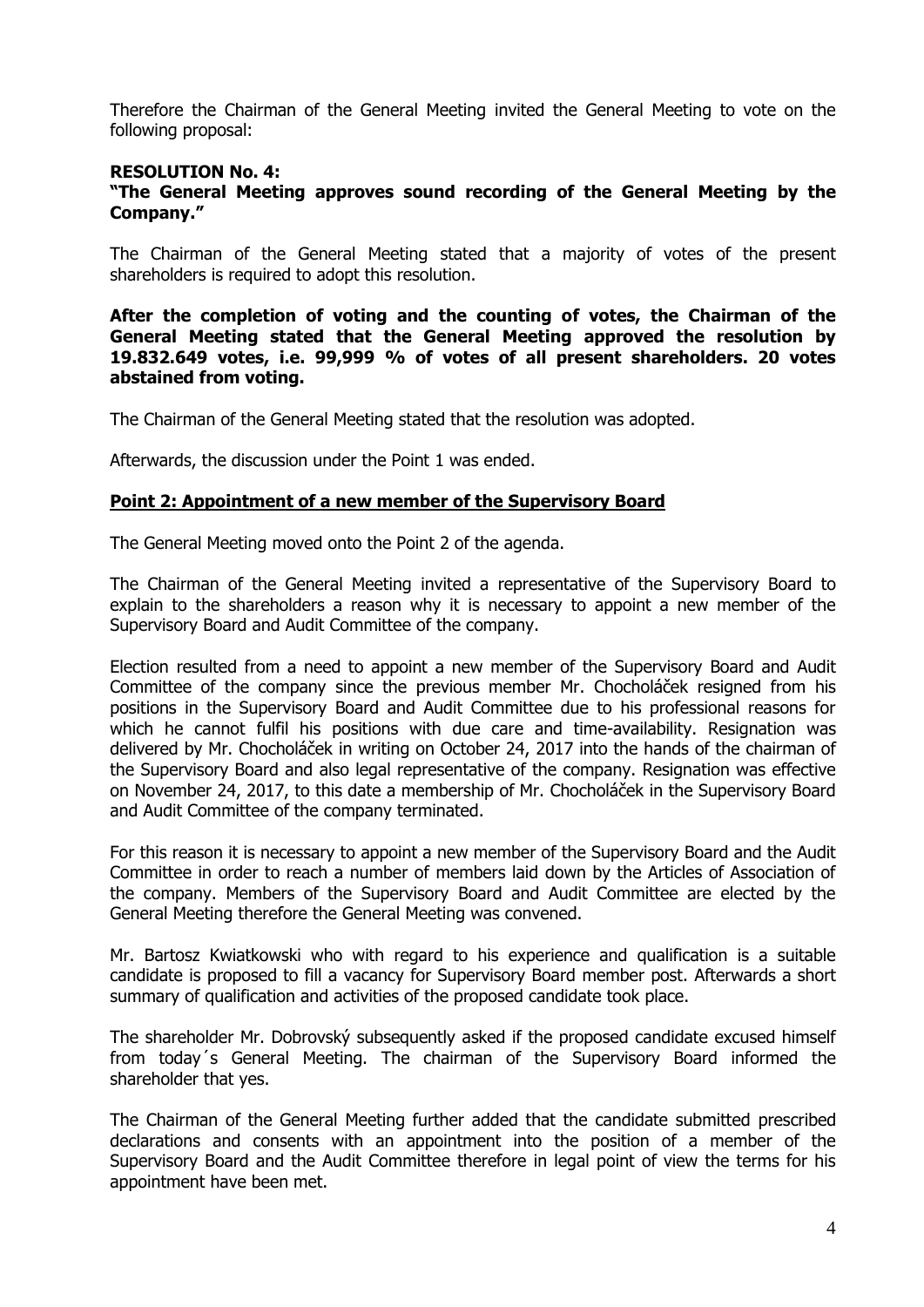Further Mr. Dobrovský asked if the proposed member of the Supervisory Board and the Audit Committee will have enough time and space for performance of both positions when he didn´t attend the General Meeting which should have decided on his appointment into positions. The chairman of the Supervisory Board Mr. Sommer explained that he believes that the proposed candidate will work actively in both bodies.

Further questions of the shareholder did not concern this point on the agenda of the General Meeting and the shareholder was referred to the discussion under point miscellaneous.

Afterwards the Chairman of the General Meeting asked if there are any other queries or counterproposals regarding this specific point on the agenda of the General Meeting.

Before the resolution was put to a vote a discussion on a communication of the company with the Supervisory Board and all the shareholders took place. The chairman of the Supervisory Board stated that communication with the shareholders takes place at the General Meeting as well as through reports and other details compulsory published.

Afterwards, it was stated that no other queries had been made and it is possible to put to a vote a following resolution:

## **RESOLUTION No. 5:**

**"The General meeting appoints as a member of the Supervisory Board Mr. Bartosz Kwiatkowski, born 14. 4. 1987, residing at Kolejowa 47a/64, 01-210 Warsaw, the Republic of Poland."**

The Chairman of the General Meeting stated that the shareholder, who voted by correspondence, delivered its ballot to this point on the agenda of the General Meeting and that the shareholder has 112.424 votes and abstained from voting.

**After the completion of voting and the counting of votes it was stated that for adoption of this resolution was 19.832.669 votes, i.e. 99,44 % of votes of all present shareholders (93,65 % of all votes taking into account the shares held by the Company and the controlled company RADENSKA, družba za polnitev mineralnih voda in brezalkoholnih pijač, d.o.o. by which is not possible to exercise the right to vote). 112.424 votes abstained from voting.** 

# **The Chairman of the General Meeting stated that the resolution on appointment of the new member of the Supervisory Board Mr. Kwiatkowski was adopted.**

The discussion related to the Point 2. of the agenda of General Meeting then ended and the General Meeting moved to further point.

## **Point 3: Appointment of a new member of the Audit Committee**

The Chairman of the General Meeting stated that the discussion concerning proposed candidate into the position of a member of the Audit Committee took place under point 2 of the agenda of the General Meeting.

With regard to the above mentioned the Chairman of the General Meeting therefore presented the following draft resolution:

## **RESOLUTION No. 6:**